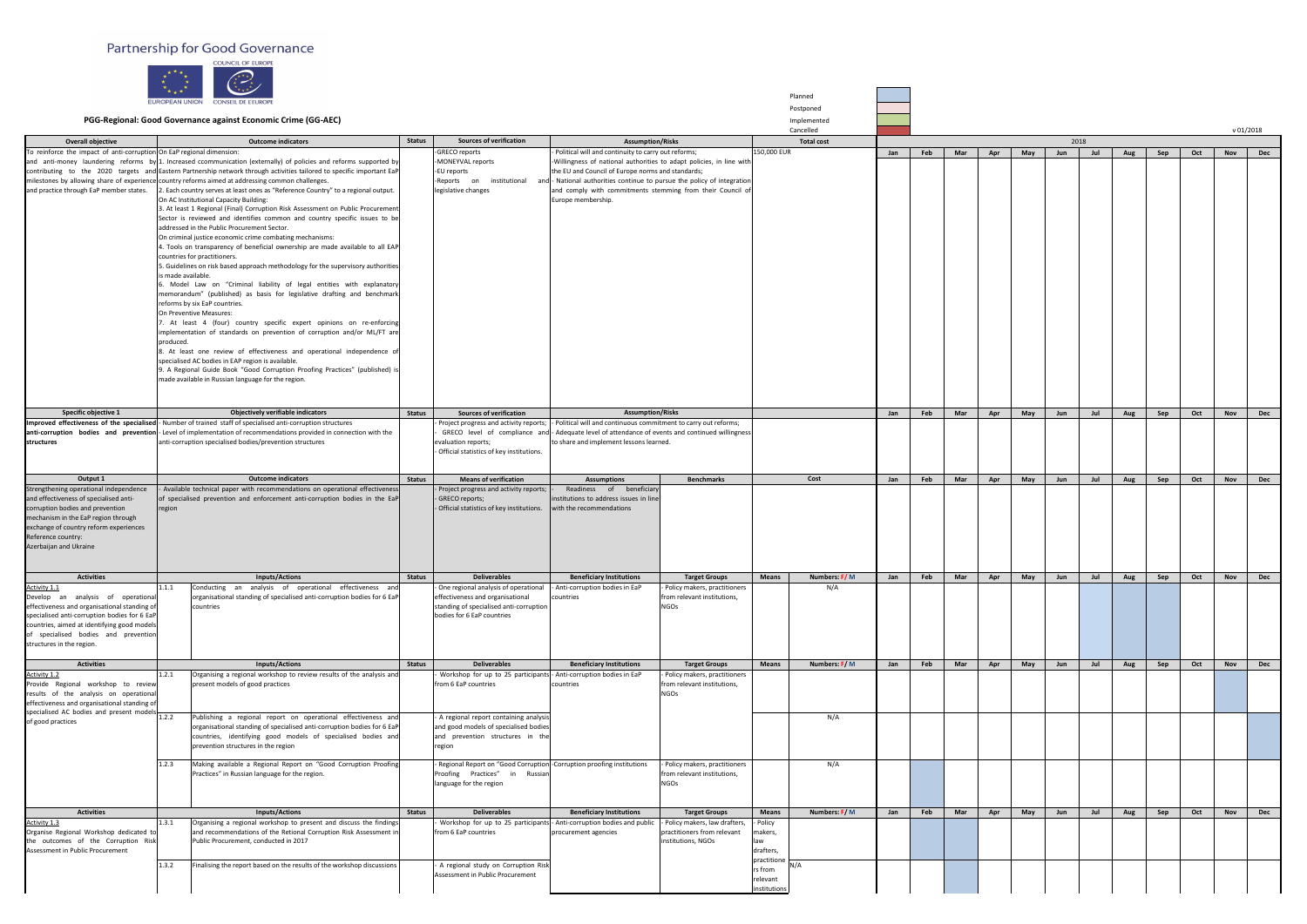| Output 2                                                                        |       | <b>Outcome indicators</b>                                                                                                                      | <b>Status</b> | <b>Means of verification</b>                               | <b>Assumptions</b>                                                   | <b>Benchmarks</b>                                     |              | Cost                | Jan        | Feb | Mar | Apr | May | Jun | Jul | Aug | Sep | Oct | <b>Nov</b> | <b>Dec</b> |
|---------------------------------------------------------------------------------|-------|------------------------------------------------------------------------------------------------------------------------------------------------|---------------|------------------------------------------------------------|----------------------------------------------------------------------|-------------------------------------------------------|--------------|---------------------|------------|-----|-----|-----|-----|-----|-----|-----|-----|-----|------------|------------|
| Guide on corruption prevention                                                  |       | and  - Available guidelines on possible avenues for addressing illicit enrichment                                                              |               | Project progress and activity reports;                     | - Adequate representation at                                         |                                                       |              |                     |            |     |     |     |     |     |     |     |     |     |            |            |
|                                                                                 |       | enforcement policies with respect to illicit - Number of reforms related to illicit enrichment and integrity for civil servants                |               | - Official statistics of key institutions.                 | trainings                                                            |                                                       |              |                     |            |     |     |     |     |     |     |     |     |     |            |            |
| enrichment and integrity of civil servants                                      |       | Nature of reforms related to illicit enrichment and integrity for civil servants                                                               |               |                                                            | - Continued willingness of                                           |                                                       |              |                     |            |     |     |     |     |     |     |     |     |     |            |            |
|                                                                                 |       | Number of policy makers and practitioners with improved knowledge about                                                                        |               |                                                            | beneficiary institutions to                                          |                                                       |              |                     |            |     |     |     |     |     |     |     |     |     |            |            |
| Reference country:                                                              |       | addressing illicit enrichment and integrity related tools for civil administration.                                                            |               |                                                            | implement good practices and                                         |                                                       |              |                     |            |     |     |     |     |     |     |     |     |     |            |            |
| Armenia, Moldova, Ukraine                                                       |       |                                                                                                                                                |               |                                                            | standards                                                            |                                                       |              |                     |            |     |     |     |     |     |     |     |     |     |            |            |
|                                                                                 |       |                                                                                                                                                |               |                                                            |                                                                      |                                                       |              |                     |            |     |     |     |     |     |     |     |     |     |            |            |
|                                                                                 |       |                                                                                                                                                |               |                                                            |                                                                      |                                                       |              |                     |            |     |     |     |     |     |     |     |     |     |            |            |
| <b>Activities</b>                                                               |       | <b>Inputs/Actions</b>                                                                                                                          | <b>Status</b> | <b>Deliverables</b>                                        | <b>Beneficiary Institutions</b>                                      |                                                       | <b>Means</b> | Numbers: F/M        | <b>Jan</b> | Feb | Mar |     |     |     | Jul |     |     |     |            |            |
| Activity 2.1.                                                                   | 2.1.1 | Drafting a Guide on possible avenues for addressing illicit enrichment                                                                         |               | - Guide on addressing illicit                              | - Anti-corruption bodies, law                                        | <b>Target Groups</b><br>- Policy makers, law drafters |              | N/A                 |            |     |     | Apr | May | Jun |     | Aug | Sep | Oct | <b>Nov</b> | <b>Dec</b> |
| Prepare a Guide on possible avenues for                                         |       |                                                                                                                                                |               | enrichment in the EaP region                               | enforcement bodies                                                   | practitioners from relevant                           |              |                     |            |     |     |     |     |     |     |     |     |     |            |            |
| addressing illicit enrichment                                                   |       |                                                                                                                                                |               |                                                            |                                                                      | institutions, NGOs                                    |              |                     |            |     |     |     |     |     |     |     |     |     |            |            |
|                                                                                 |       |                                                                                                                                                |               |                                                            |                                                                      |                                                       |              |                     |            |     |     |     |     |     |     |     |     |     |            |            |
| <b>Activities</b>                                                               |       | <b>Inputs/Actions</b>                                                                                                                          | <b>Status</b> | <b>Deliverables</b>                                        | <b>Beneficiary Institutions</b>                                      | <b>Target Groups</b>                                  | <b>Means</b> | Numbers: F/M        | Jan        | Feb | Mar | Apr | May | Jun | Jul | Aug | Sep | Oct | <b>Nov</b> | <b>Dec</b> |
| Activity 2.2.                                                                   | 2.2.1 | Organising a regional workshop for practitioners from EaP countries                                                                            |               | Workshop for up to 25 participants                         | Anti-corruption bodies, law                                          | Policy makers, law drafters                           |              |                     |            |     |     |     |     |     |     |     |     |     |            |            |
| Conduct a Regional Workshop on possible                                         |       | to discuss possible ways for addressing illicit enrichment to fight                                                                            |               | from 6 EaP countries                                       | enforcement bodies                                                   | practitioners from relevant                           |              |                     |            |     |     |     |     |     |     |     |     |     |            |            |
| avenues for addressing illicit enrichment to                                    |       | corruption and existing domestic provisions within the EaP region                                                                              |               |                                                            |                                                                      | institutions, NGOs                                    |              |                     |            |     |     |     |     |     |     |     |     |     |            |            |
| fight corruption and existing domestic                                          |       |                                                                                                                                                |               |                                                            |                                                                      |                                                       |              |                     |            |     |     |     |     |     |     |     |     |     |            |            |
| provisions within the EaP region                                                |       |                                                                                                                                                |               |                                                            |                                                                      |                                                       |              |                     |            |     |     |     |     |     |     |     |     |     |            |            |
|                                                                                 |       |                                                                                                                                                |               |                                                            |                                                                      |                                                       |              |                     |            |     |     |     |     |     |     |     |     |     |            |            |
| <b>Activities</b>                                                               |       | <b>Inputs/Actions</b>                                                                                                                          | <b>Status</b> | <b>Deliverables</b>                                        | <b>Beneficiary Institutions</b>                                      | <b>Target Groups</b>                                  | <b>Means</b> | Numbers: F/M        | <b>Jan</b> | Feb | Mar | Apr | May | Jun | Jul | Aug | Sep | Oct | <b>Nov</b> | <b>Dec</b> |
| Activity 2.3.<br>Regional Training for practitioners and                        | 2.3.1 | Organising a regional training for practitioners and policy makers in<br>applying prevention tools concerning integrity for civil servants     |               | Training for up to 25 participants<br>from 6 EaP countries | - Anti-corruption bodies, civil<br>service agencies, ethics          | - Practitioners from relevant<br>institutions         |              |                     |            |     |     |     |     |     |     |     |     |     |            |            |
| policy makers in applying prevention tools                                      |       |                                                                                                                                                |               |                                                            | commissions                                                          |                                                       |              |                     |            |     |     |     |     |     |     |     |     |     |            |            |
| concerning integrity for civil servants                                         |       |                                                                                                                                                |               |                                                            |                                                                      |                                                       |              |                     |            |     |     |     |     |     |     |     |     |     |            |            |
|                                                                                 | 2.3.2 | Preparing a report summarising the outcomes of discussions and key                                                                             |               | Report on the outcomes of the                              |                                                                      |                                                       |              | N/A                 |            |     |     |     |     |     |     |     |     |     |            |            |
|                                                                                 |       | recommendations from the regional training on prevention tools                                                                                 |               | regional training and key                                  |                                                                      |                                                       |              |                     |            |     |     |     |     |     |     |     |     |     |            |            |
|                                                                                 |       | concerning integrity for civil servants                                                                                                        |               | recommendations for the practitioners<br>in the EaP region |                                                                      |                                                       |              |                     |            |     |     |     |     |     |     |     |     |     |            |            |
|                                                                                 |       |                                                                                                                                                |               |                                                            |                                                                      |                                                       |              |                     |            |     |     |     |     |     |     |     |     |     |            |            |
| <b>Specific objective 2</b>                                                     |       | <b>Objectively verifiable indicators</b>                                                                                                       | <b>Status</b> | <b>Sources of verification</b>                             | <b>Assumption/Risks</b>                                              |                                                       |              |                     | Jan        | Feb | Mar | Apr | May | Jun | Jul | Aug | Sep | Oct | <b>Nov</b> | <b>Dec</b> |
|                                                                                 |       | $\blacksquare$ Increased common understanding on $\blacksquare$ . Number of countries which have introduced measures to increase transparency  |               | Project progress and activity reports;                     | Political will exists in all beneficiary institutions to effectively |                                                       |              |                     |            |     |     |     |     |     |     |     |     |     |            |            |
| effective implementation of standards of of BO.                                 |       |                                                                                                                                                |               | MONEYVAL reports;                                          | cooperate and absorb CoE project deliverables                        |                                                       |              |                     |            |     |     |     |     |     |     |     |     |     |            |            |
|                                                                                 |       | transparency of Beneficial ownership and - Extent to which onsite/offsite supervision is improved                                              |               | - Official statistics of key institutions.                 |                                                                      |                                                       |              |                     |            |     |     |     |     |     |     |     |     |     |            |            |
| institutions                                                                    |       | <b>AML/CFT</b> supervision of financial-Level of implementation of treaty law obligations concerning supervision of<br>financial institutions. |               |                                                            |                                                                      |                                                       |              |                     |            |     |     |     |     |     |     |     |     |     |            |            |
|                                                                                 |       |                                                                                                                                                |               |                                                            |                                                                      |                                                       |              |                     |            |     |     |     |     |     |     |     |     |     |            |            |
|                                                                                 |       |                                                                                                                                                |               |                                                            |                                                                      |                                                       |              |                     |            |     |     |     |     |     |     |     |     |     |            |            |
| Output 3                                                                        |       | <b>Outcome indicators</b>                                                                                                                      | <b>Status</b> | <b>Means of verification</b>                               | <b>Assumptions</b>                                                   | <b>Benchmarks</b>                                     | Cost         |                     | Jan        | Feb | Mar | Apr | May | Jun | Jul | Aug | Sep | Oct | <b>Nov</b> | <b>Dec</b> |
|                                                                                 |       | Guidance on introduction and effective-Available guidance on introduction and implementation of beneficial ownership                           |               | Project progress and activity reports;                     | - Continued willingness of                                           |                                                       |              |                     |            |     |     |     |     |     |     |     |     |     |            |            |
| implementation of beneficial ownership requirements                             |       |                                                                                                                                                |               | - MONEYVAL reports;                                        | beneficiary institutions to                                          |                                                       |              |                     |            |     |     |     |     |     |     |     |     |     |            |            |
| requirements in line with the FATF                                              |       |                                                                                                                                                |               | - Official statistics of key institutions.                 | implement good practices and                                         |                                                       |              |                     |            |     |     |     |     |     |     |     |     |     |            |            |
| standards, EU 4th AML Directive and<br>international good practices             |       |                                                                                                                                                |               |                                                            | standards                                                            |                                                       |              |                     |            |     |     |     |     |     |     |     |     |     |            |            |
| Reference country:                                                              |       |                                                                                                                                                |               |                                                            |                                                                      |                                                       |              |                     |            |     |     |     |     |     |     |     |     |     |            |            |
| Ukraine                                                                         |       |                                                                                                                                                |               |                                                            |                                                                      |                                                       |              |                     |            |     |     |     |     |     |     |     |     |     |            |            |
|                                                                                 |       |                                                                                                                                                |               |                                                            |                                                                      |                                                       |              |                     |            |     |     |     |     |     |     |     |     |     |            |            |
| <b>Activities</b>                                                               |       | <b>Inputs/Actions</b>                                                                                                                          | <b>Status</b> | <b>Deliverables</b>                                        | <b>Beneficiary Institutions</b>                                      | <b>Target Groups</b>                                  | <b>Means</b> | Numbers: F/M        | Jan        | Feb | Mar | Apr | May | Jun | Jul | Aug | Sep | Oct | <b>Nov</b> | <b>Dec</b> |
| Activity 3.1.                                                                   | 3.1.1 | Organising a regional training on transparency and beneficial                                                                                  |               | Training on transparency and                               | - AML/CFT Supervisory authorities                                    | Policy makers, law drafters                           |              |                     |            |     |     |     |     |     |     |     |     |     |            |            |
| Organise Regional Training on transparency                                      |       | ownership standards and good practices for policy makers and                                                                                   |               | beneficial ownership standards and                         | n EaP countries                                                      | practitioners from relevant                           |              |                     |            |     |     |     |     |     |     |     |     |     |            |            |
| and beneficial ownership standards and<br>good practices for policy makers and  |       | practitioners                                                                                                                                  |               | good practices for up to 25<br>participants                |                                                                      | nstitutions                                           |              |                     |            |     |     |     |     |     |     |     |     |     |            |            |
| practitioners                                                                   |       |                                                                                                                                                |               |                                                            |                                                                      |                                                       |              |                     |            |     |     |     |     |     |     |     |     |     |            |            |
|                                                                                 |       |                                                                                                                                                |               |                                                            |                                                                      |                                                       |              |                     |            |     |     |     |     |     |     |     |     |     |            |            |
| <b>Activities</b>                                                               |       |                                                                                                                                                |               |                                                            |                                                                      |                                                       |              |                     |            |     |     |     |     |     |     |     |     |     |            |            |
|                                                                                 | 3.2.1 | <b>Inputs/Actions</b><br>Publishing guidelines on beneficial ownership registry requirements                                                   | <b>Status</b> | <b>Deliverables</b><br>Guidelines on beneficial ownership  | <b>Beneficiary Institutions</b><br>AML/CFT Supervisory authorities   | <b>Target Groups</b><br>Policy makers, law drafters   | <b>Means</b> | Numbers: F/M<br>N/A | Jan        | Feb | Mar | Apr | May | Jun | Jul | Aug | Sep | Oct | <b>Nov</b> | <b>Dec</b> |
| Activity 3.2.<br>Develop guidelines on beneficial ownership                     |       | and good practices with obtaining and verifying information                                                                                    |               | registry requirements and good                             | in EaP countries                                                     | practitioners from relevant                           |              |                     |            |     |     |     |     |     |     |     |     |     |            |            |
| registry requirements and good practices                                        |       |                                                                                                                                                |               | practices with obtaining and verifying                     |                                                                      | institutions, NGOs                                    |              |                     |            |     |     |     |     |     |     |     |     |     |            |            |
| with obtaining and verifying information                                        |       |                                                                                                                                                |               | linformation                                               |                                                                      |                                                       |              |                     |            |     |     |     |     |     |     |     |     |     |            |            |
|                                                                                 |       |                                                                                                                                                |               |                                                            |                                                                      |                                                       |              |                     |            |     |     |     |     |     |     |     |     |     |            |            |
|                                                                                 |       |                                                                                                                                                |               |                                                            |                                                                      |                                                       |              |                     |            |     |     |     |     |     |     |     |     |     |            |            |
| Output 4                                                                        |       | <b>Outcome indicators</b>                                                                                                                      | <b>Status</b> | <b>Means of verification</b>                               | <b>Assumptions</b>                                                   | <b>Benchmarks</b>                                     | Cost         |                     | Jan        | Feb | Mar | Apr | May | Jun | Jul | Aug | Sep | Oct | <b>Nov</b> | Dec        |
|                                                                                 |       | Regulatory and enforcement capacities - Available guidelines on risk-based approach to supervision                                             |               | Project progress and activity reports;                     | - Adequate representation at                                         |                                                       |              |                     |            |     |     |     |     |     |     |     |     |     |            |            |
|                                                                                 |       | building of AML/CFT supervisory authorities - Number of supervisory authorities with improved capacities in the use of risk-                   |               | MONEYVAL reports;                                          | <b>trainings</b>                                                     |                                                       |              |                     |            |     |     |     |     |     |     |     |     |     |            |            |
| in EaP countries through use of a risk-based based approach                     |       |                                                                                                                                                |               | - Official statistics of key institutions.                 | - Continued willingness of                                           |                                                       |              |                     |            |     |     |     |     |     |     |     |     |     |            |            |
| approach<br>Reference country:                                                  |       |                                                                                                                                                |               |                                                            | beneficiary institutions to<br>implement good practices and          |                                                       |              |                     |            |     |     |     |     |     |     |     |     |     |            |            |
| <b>Belarus and Georgia</b>                                                      |       |                                                                                                                                                |               |                                                            | standards                                                            |                                                       |              |                     |            |     |     |     |     |     |     |     |     |     |            |            |
|                                                                                 |       |                                                                                                                                                |               |                                                            |                                                                      |                                                       |              |                     |            |     |     |     |     |     |     |     |     |     |            |            |
|                                                                                 |       |                                                                                                                                                |               |                                                            |                                                                      |                                                       |              |                     |            |     |     |     |     |     |     |     |     |     |            |            |
| <b>Activities</b>                                                               |       | <b>Inputs/Actions</b>                                                                                                                          | <b>Status</b> | <b>Deliverables</b>                                        | <b>Beneficiary Institutions</b>                                      | <b>Target Groups</b>                                  | <b>Means</b> | Numbers: F/M        | Jan        | Feb | Mar | Apr | May | Jun | Jul | Aug | Sep | Oct | <b>Nov</b> | <b>Dec</b> |
| Activity 4.1.                                                                   | 4.1.1 | Organising a regional training on risk-based approach for supervisory                                                                          |               | Training on risk-based approach for                        | - AML/CFT Supervisory authorities                                    | Representatives non-bank                              |              |                     |            |     |     |     |     |     |     |     |     |     |            |            |
| Provide Regional Training on risk-based                                         |       | authorities from the EaP region (non-bank financial institutions and                                                                           |               | up to 25 representatives of                                | in EaP countries                                                     | financial institutions and                            |              |                     |            |     |     |     |     |     |     |     |     |     |            |            |
| approach for supervisory authorities from<br>the EaP region (non-bank financial |       | DNFBPs)                                                                                                                                        |               | supervisory authorities from the EaP                       |                                                                      | DNFBP supervisory authorities                         |              |                     |            |     |     |     |     |     |     |     |     |     |            |            |
| institutions and DNFBPs)                                                        |       |                                                                                                                                                |               | region                                                     |                                                                      |                                                       |              |                     |            |     |     |     |     |     |     |     |     |     |            |            |
|                                                                                 |       |                                                                                                                                                |               |                                                            |                                                                      |                                                       |              |                     |            |     |     |     |     |     |     |     |     |     |            |            |
|                                                                                 |       |                                                                                                                                                |               |                                                            |                                                                      |                                                       |              |                     |            |     |     |     |     |     |     |     |     |     |            |            |
| <b>Activities</b>                                                               |       | <b>Inputs/Actions</b>                                                                                                                          | <b>Status</b> | <b>Deliverables</b>                                        | <b>Beneficiary Institutions</b>                                      | <b>Target Groups</b>                                  | <b>Means</b> | Numbers: F/M        | Jan        | Feb | Mar | Apr | May | Jun | Jul | Aug | Sep | Oct | <b>Nov</b> | <b>Dec</b> |
| Activity 4.2.                                                                   | 4.2.1 | Developing Guidelines on a risk-based approach to supervision (non-                                                                            |               | Guidelines on a risk-based approach to                     | - AML/CFT Supervisory authorities                                    | Representatives non-bank                              |              | N/A                 |            |     |     |     |     |     |     |     |     |     |            |            |
| Provide Guidelines on developing a risk-                                        |       | bank financial institutions and DNFBPs)                                                                                                        |               | supervision (non-bank financial                            | in EaP countries                                                     | inancial institutions and                             |              |                     |            |     |     |     |     |     |     |     |     |     |            |            |
| based approach to supervision (non-bank                                         |       |                                                                                                                                                |               | institutions and DNFBPs)                                   |                                                                      | DNFBP supervisory authorities                         |              |                     |            |     |     |     |     |     |     |     |     |     |            |            |
| financial institutions and DNFBPs)                                              |       |                                                                                                                                                |               |                                                            |                                                                      |                                                       |              |                     |            |     |     |     |     |     |     |     |     |     |            |            |
|                                                                                 |       |                                                                                                                                                |               |                                                            |                                                                      |                                                       |              |                     |            |     |     |     |     |     |     |     |     |     |            |            |
|                                                                                 |       |                                                                                                                                                |               |                                                            |                                                                      |                                                       |              |                     |            |     |     |     |     |     |     |     |     |     |            |            |